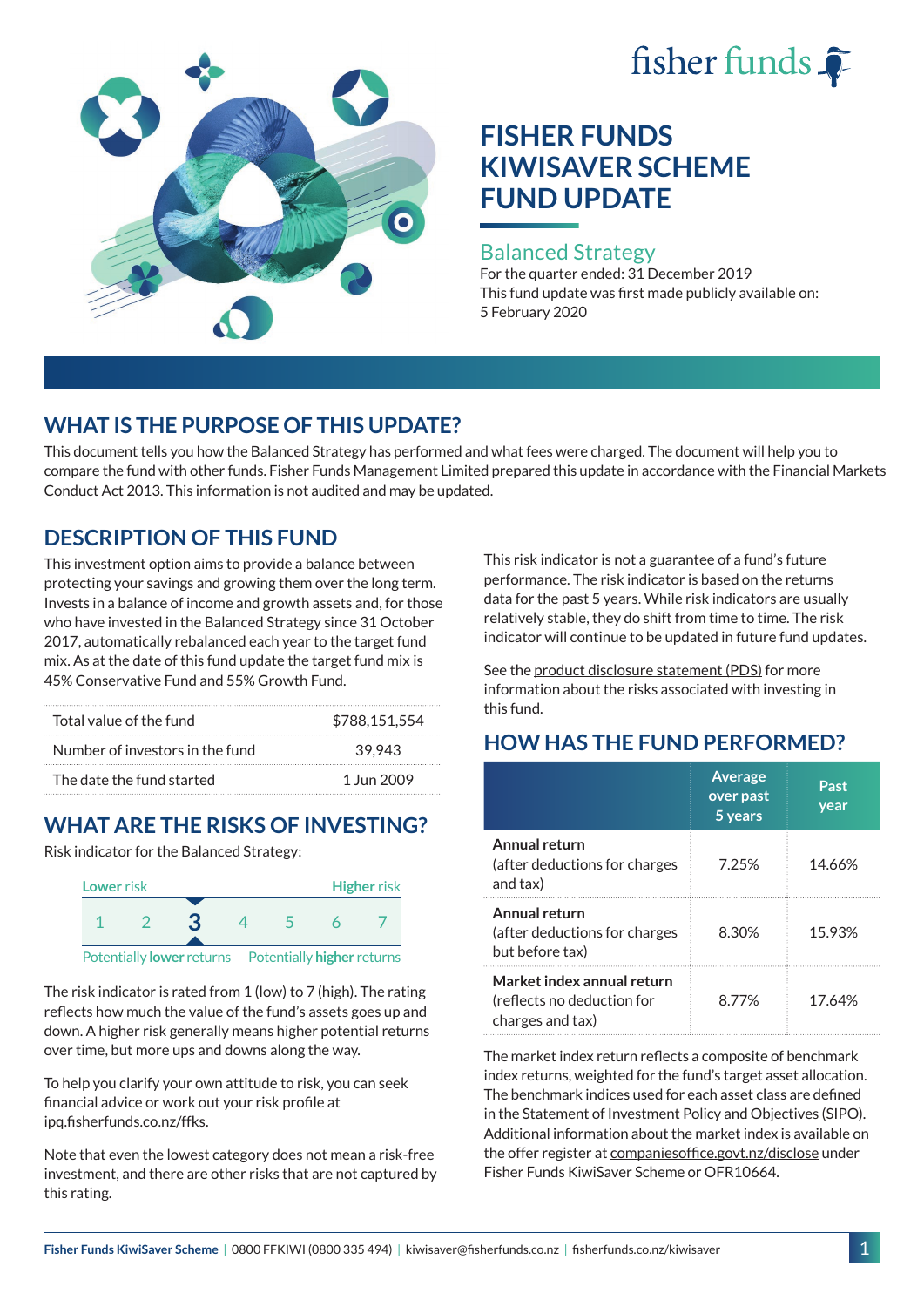### **ANNUAL RETURN GRAPH**



This shows the return after fund charges and tax for each year ending 31 March since the fund started. The last bar shows the average annual return since the fund started, up to 31 December 2019.

**Important:** This does not tell you how the fund will perform in the future.

Returns in this update are after tax at the highest prescribed investor rate (PIR) of tax for an individual New Zealand resident. Your tax may be lower. The market index return reflects no deduction for charges and tax.

#### **WHAT FEES ARE INVESTORS CHARGED?**

Investors in the Balanced Strategy are charged fund charges that include GST. In the year to 31 March 2019 these were:

|                                                | % of net asset value   |  |
|------------------------------------------------|------------------------|--|
| <b>Total fund charges</b>                      | 1 21%                  |  |
| Which are made up of:                          |                        |  |
| Total management and<br>administration charges | 1.01%                  |  |
| Inding:                                        |                        |  |
| Manager's basic fee                            | 0.91%                  |  |
| Other management and<br>administration charges | 0.10%                  |  |
| Total performance-based fees <sup>1</sup>      | 0.20%                  |  |
| <b>Other charges:</b>                          | \$ amount per investor |  |
| Annual account fee                             |                        |  |

Small differences in fees and charges can have a big impact on your investment over the long term.

#### **EXAMPLE OF HOW THIS APPLIES TO AN INVESTOR**

Sarah had \$10,000 in the fund at the start of the year and did not make any further contributions. At the end of the year, Sarah received a return after fund charges were deducted of \$1,466 (that is 14.66% of her initial \$10,000). Sarah also paid \$36 in other charges. This gives Sarah a total return after tax of \$1,430 for the year.

#### **WHAT DOES THE FUND INVEST IN? Actual investment mix**

This shows the types of assets that the fund invests in.



#### **Target investment mix**

This shows the mix of assets that the fund generally intends to invest in.